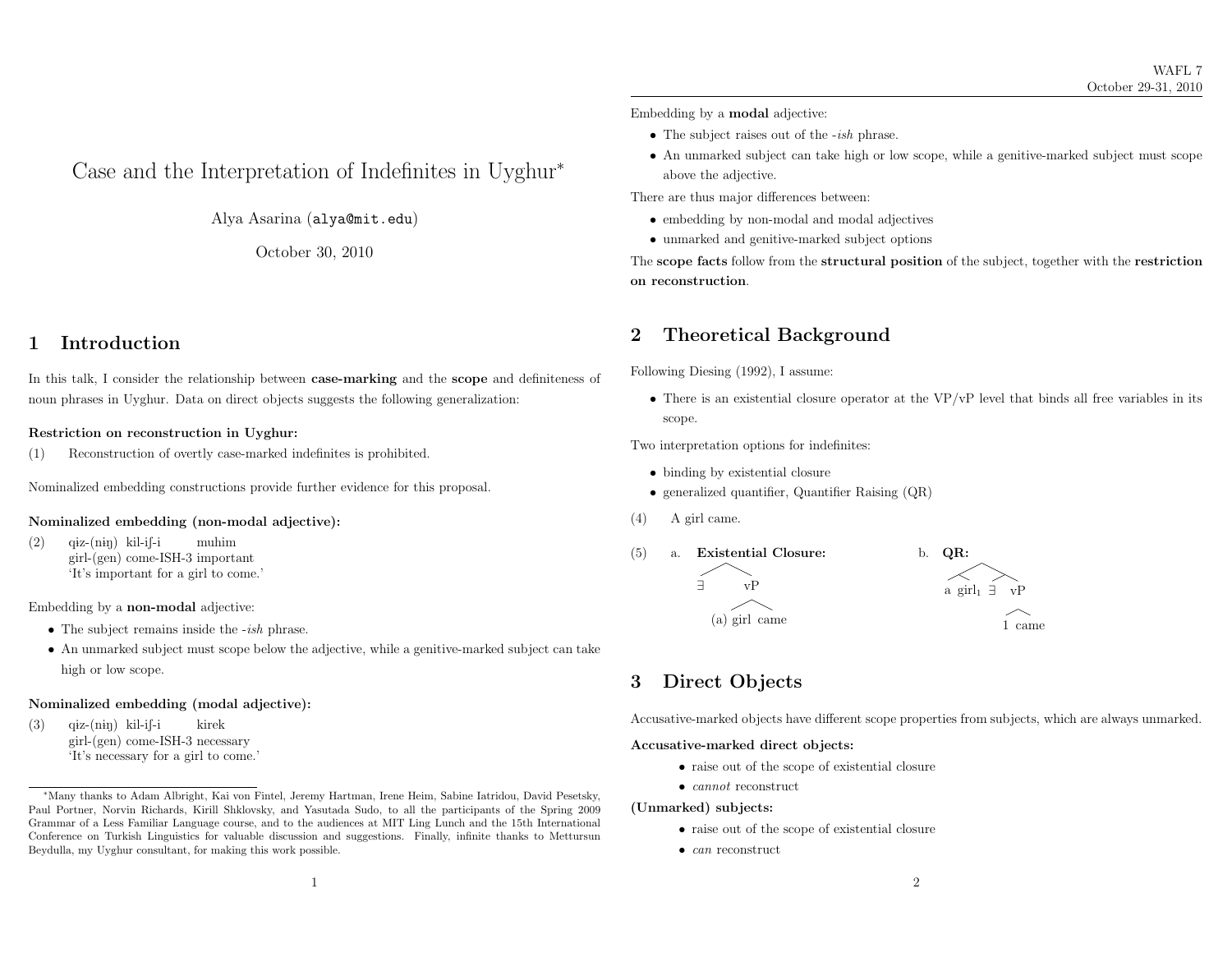Alya AsarinaCase and the Interpretation of Indefinites in Uyghur

This motivates:

#### Restriction on reconstruction in Uyghur: (repeated from (1))

(6) Reconstruction of overtly case-marked indefinites is prohibited.

#### 3.1 Data

Uyghur direct objects can be:

- accusative-marked & high
- unmarked & low

#### Uyghur direct objects: $<sup>1</sup>$ </sup>

- (7) Mehemmet (\*jaχ∫i) nan-ni Mehemmet (\*well) bread-acc (well) bake-past-3 'Mehemmet baked the bread well.' (jaχ∫i) jaχ-t-i
- (8) Mehemmet (jaχfi) nan (\*jaχfi) jaχ-t-i Mehemmet (well) bread (\*well) bake-past-3 'Mehemmet baked bread well.'

Accusative-marked objects scope higher than unmarked objects.

#### Uyghur DO's – case-marking and interpretation:

- (9)) — men kök—mi∫uk-ni izi-wat-i-men I blue cat-**acc** look.for-prog-impf-1sg 'I'm looking for <sup>a</sup> (specific) blue cat.' [de re]
- (10)) — men kök−mi∫uk izi-wat-i-men I blue cat look.for-prog-impf-1sg 'I'm looking for <sup>a</sup> blue cat.' [de dicto]  $[de\;dicto]$

#### 3.2 Proposal

It has been commonly proposed (Diesing (1992), Kelepir (2001), Cagri (2005)) that Turkish unmarked objects are inside VP, while accusative-marked direct objects are outside of VP. <sup>I</sup> propose for Uyghurthat accusative-marked objects raise to the specifier of  $v_{\text{CASE}}$ P.

#### $\boldsymbol{v}_{\mathrm{CASE}}$ :

- assigns overt accusative
- has an EPP feature
- is higher than  $v_{\theta}$
- projected **optionally**

#### $v_{\theta}$ :

- assigns subject theta-role
- is lower than  $v_{\text{CASE}}$
- $v_{\theta}$ P is the scope of existential closure
- (11) a.  $v_{\text{CASE}}$ :

 $v_{\text{CASE}}:$  b. No  $v_{\text{CASE}}:$ 





Note that an noun <sup>p</sup>hrase inside the scope of existential closure, such as an unmarked object, cannotbe definite:

(12) Mehemmet Ötkur-\*(ni) kör-d-i Mehemmet Ötkur-<sup>\*</sup>(acc) see-past-3 'Mehemmet saw Otkur.' ¨

#### 3.3 Reconstruction

Accusative-marked objects: cannot reconstruct into base position from spec,  $v_{\text{CASE}}$ P Unmarked subjects: can reconstruct into base position from spec, TP; note that matrix subjects are always unmarked

#### No existential closure for accusative-marked object:

(13)) — men kök—mi∫uk-ni izi-wat-i-men

I blue cat-**acc** look.for-prog-impf-1sg

- 'I'm looking for <sup>a</sup> (specific) blue cat.' [de re]
- \* 'I'm looking for <sup>a</sup> blue cat.' [de dicto]

<sup>&</sup>lt;sup>1</sup>Data from MIT Spring 2009 graduate field methods (24.942) class notes.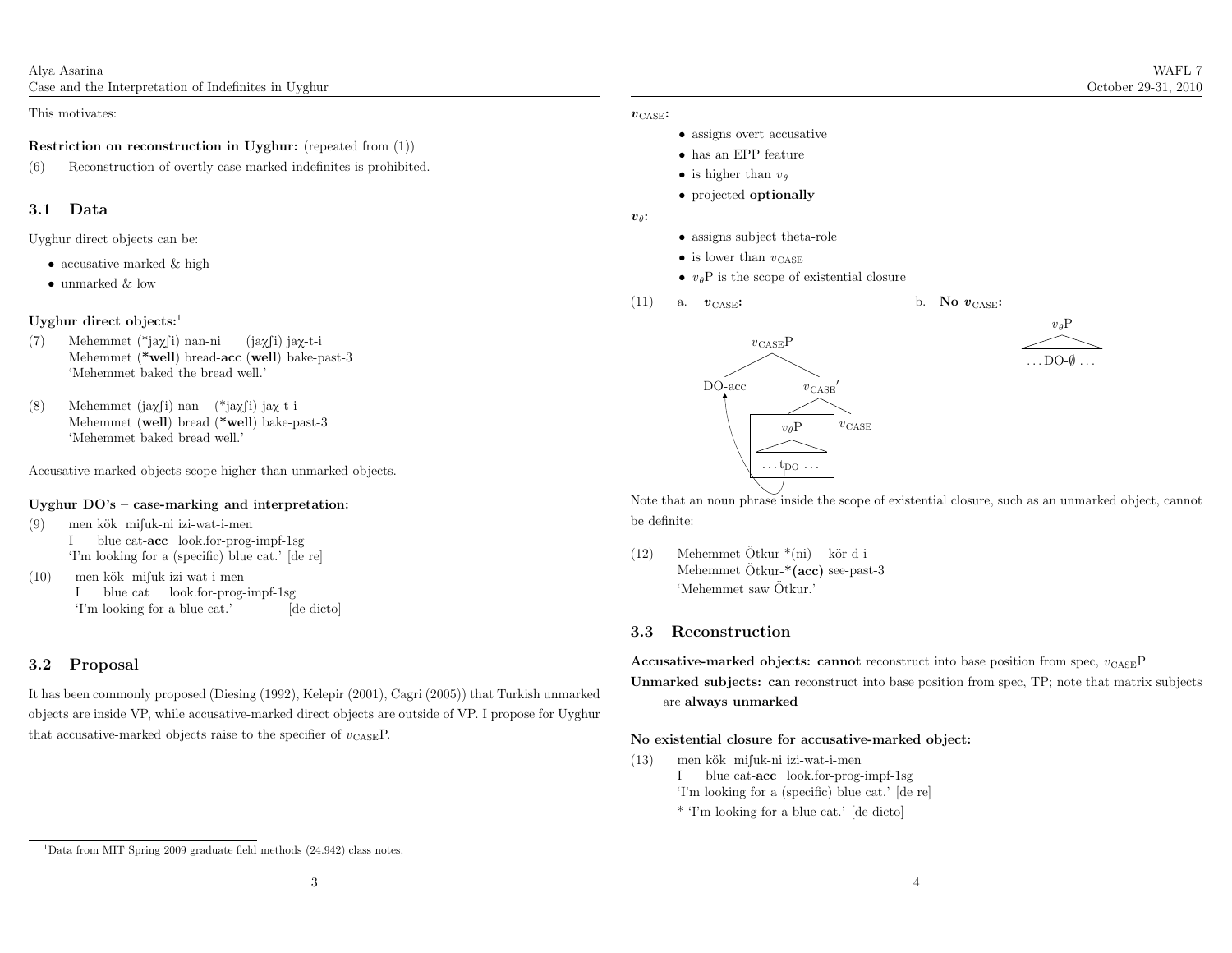(14) iht sirt-tadog outside-loc bark-prog-impf-3 '(Particular) dogs are barking outside.' qawi-wat-i-du'There are dogs barking outside.' [existential]

The following sections will show that this is not just <sup>a</sup> subject vs. object difference. Proposal:

#### Restriction on reconstruction in Uyghur: (repeated from (1))

- (15) Reconstruction of overtly case-marked indefinites is prohibited.
- (16)Accusative-marked object:



## <sup>4</sup> Non-Modal Proposition-Taking Adjectives

In this section:

- *-ish* phrases are possessed DPs.
- The optional presence of Gen accounts for the -ish <sup>p</sup>hrase subject case alternation, and the corresponding subject scope properties.

# 4.1 The Nominal Nature of *-ish* Phrases

A non-modal adjective like *muhim* ('important') can embed:

- <sup>a</sup> regular DP
- an  $-ish$  phrase

#### Possessed DP:

(18)) min-\*(iy) kitav-im muhim/e $\chi$ mijetlik I-\*(gen) book-1sg important/useful'My book is important/useful.'

### Possessed *-ish* phrase:

(19))  $\min^{*}(i\nu)$  oqu-f-im I-\*(gen) read-ISH-1sg important/useful 'My reading is important/useful.' muhim/eXmijetlik

#### Proposal for  $-ish$ :

 $(20)$  -ish is a nominalizing suffix.

This proposal is supported by the fact that *-ish* phrases:

- bear possessor agreement (see above)
- bear case morphology (see below)

The subject of <sup>a</sup> directly embedded proposition in Uyghur can be accusative-marked. This results in <sup>a</sup> non-shifted (i.e. matrix context, not embedded context) (Schlenker (1999)) interpretation forpronouns. (Shklovsky and Sudo (2009))

#### Verbal predicate – accusative-marked subject:

(21) Ahmet [min-iŋ qiz-im-ni ket-t-i] Ahmet [I-gen girl-1sg-acc leave-past-3] said 'Ahmet said that my daughter left.' didi

An *-ish* phrase embedded under a non-modal adjective can also be marked accusative:

### Non-modal adjective – accusative-marked *-ish* phrase:

(22)Otkur [min-in oqu-f-im-ni Otkur [min-<del>i</del>ŋ oqu-ʃ-im-ni study-ISH-1sg-acc important] said<br>Ötkur [I-gen study-ISH-1sg-<mark>acc</mark> important] said 'Otkur said that my studying is important.' ¨

Thus an  $-ish$  phrase embedded by a non-modal adjective behaves just like a possessed DP subject.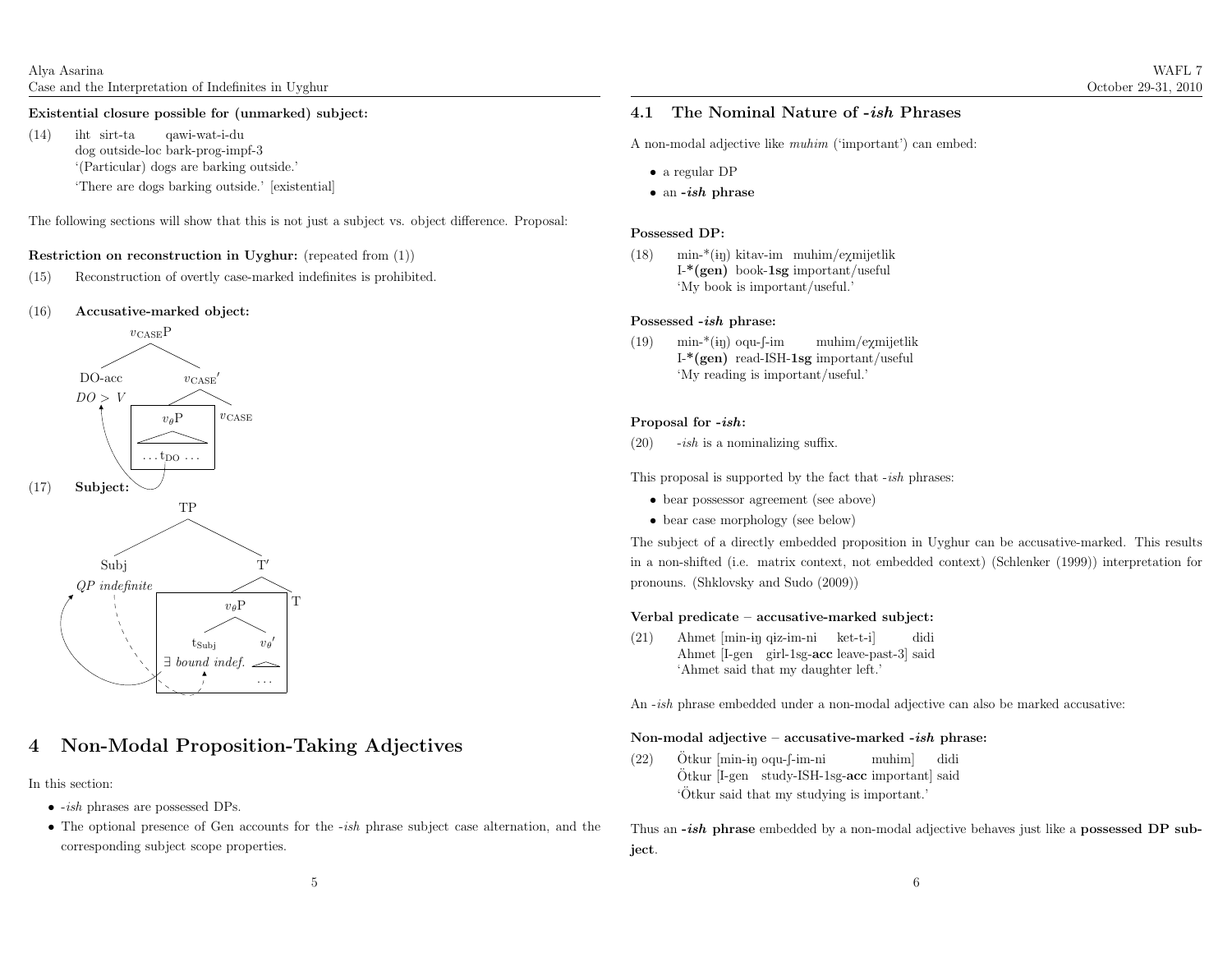# 4.2 Case-Marking and Scope of -*ish* Phrase Subjects

The subject of an *-ish* phrase under a non-modal adjective can be genitive-marked or unmarked.

#### Genitive-marked subject:

- definite or indefinite
- scopes above or below adjective

#### Unmarked subject:

- indefinite only
- $\bullet\,$  scopes below adjective

### Key points:

- <sup>A</sup> genitive-marked subject raises out of the scope of existential closure to satisfy EPP on Gen, and can take scope even higher through QR.
- An unmarked subject remains in the scope of existential closure.

### Genitive-marked *-ish* phrase subject – high or low:

(23)) q<del>i</del>z-n<del>i</del>ŋ kil-i∫-i girl-gen come-ISH-3 important 'It's important for <sup>a</sup> <sup>g</sup>irl to come.' muhim[∃ <sup>&</sup>gt; important] [important <sup>&</sup>gt; <sup>∃</sup>]

### Unmarked *-ish* phrase subject – low only:

(24)) q<del>i</del>z kil-i∫-i girl come-ISH-3 important 'It's important for <sup>a</sup> <sup>g</sup>irl to come.' muhim\*[∃ <sup>&</sup>gt; important] [important <sup>&</sup>gt; <sup>∃</sup>]

### Definite -*ish* phrase subject – genitive-marked only:

(25) Ajgül-\*(nuŋ) kil-i∫-i Ajgül-\*(gen) come-ISH-3 important 'It's important for Ajgül to come.' muhim

#### **Proposal:** An *-ish* phrase **optionally** contains the functional projection **Gen** (similar to  $v_{\text{CASE}}$ ), which:

- assigns genitive case to the possessor/subject
- has an EPP feature

There are two possible *-ish* phrase structures.

### Genitive *-ish* phrase subject: (repeated from example  $(23)$ )

- (26)) q<del>i</del>z-n<del>i</del>ŋ kil-i∫-i girl-gen come-ISH-3 important 'It's important for <sup>a</sup> <sup>g</sup>irl to come.' muhim
- (27)Non-modal adjective structure (with Gen):



- The *-ish* phrase subject is outside the scope of existential closure.
- spec, GenP is below the scope of the adjective.
- The *-ish* phrase subject can scope about the adjective with QR.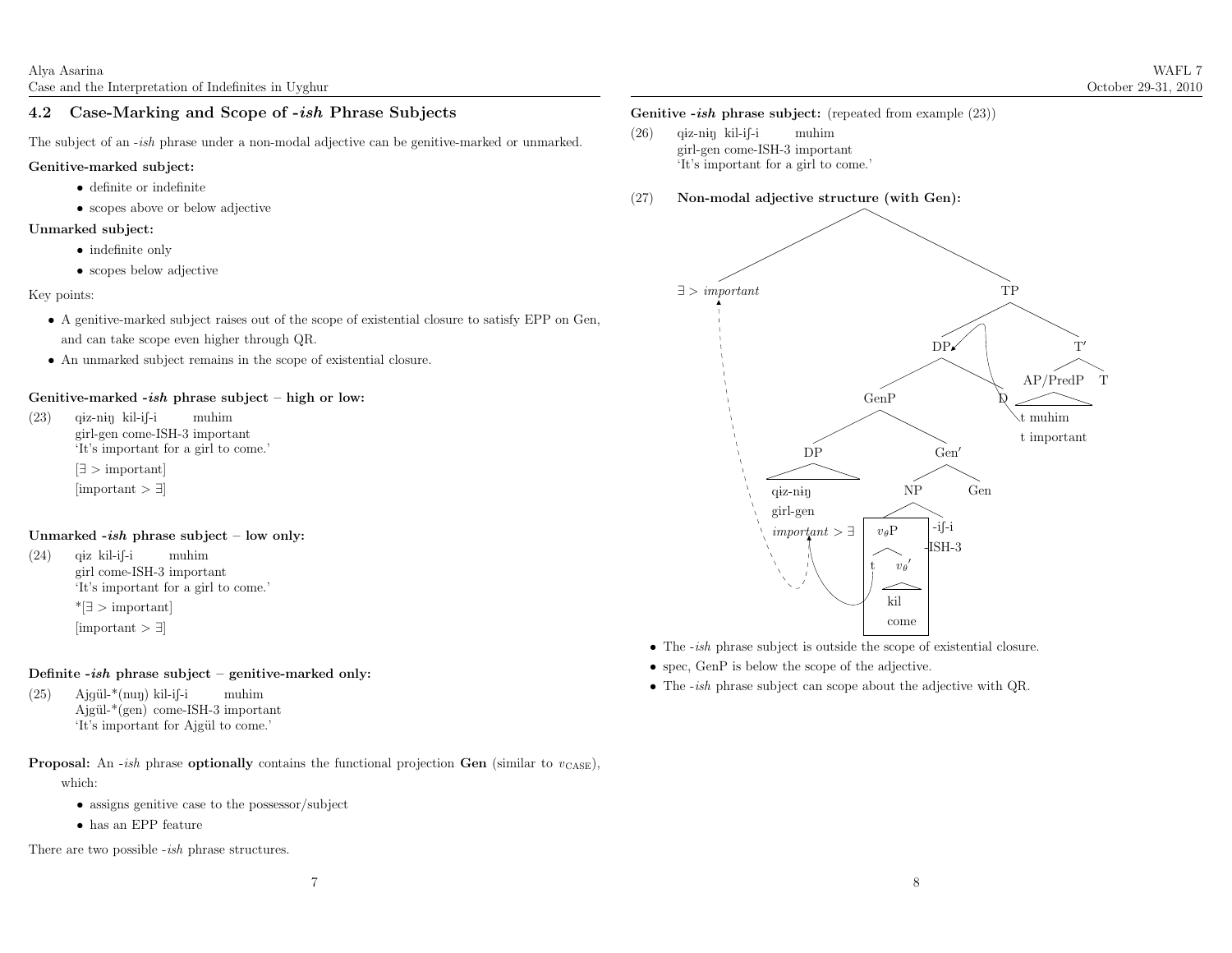Unmarked *-ish* phrase subject: (repeated from example  $(24)$ )

(28)) q<del>i</del>z kil-i∫-i girl come-ISH-3 important 'It's important for <sup>a</sup> <sup>g</sup>irl to come.' muhim

#### (29)Non-modal adjective structure (without Gen):



- The *-ish* phrase subject is inside the scope of existential closure. Consequently:
	- The -ish <sup>p</sup>hrase subject must take low scope.
	- Definites are prohibited.

Ordering with respect to adverbials confirms that an unmarked subject is lower than <sup>a</sup> genitivemarked subject. Adverb <sup>p</sup>lacement:

- above or below genitive-marked subject
- above unmarked subject

### Unmarked subject is lower than genitive subject:

- (30) (æte)(tomorrow) Ajgül-gen/girl-gen (tomorrow) come-ISH-3 important 'It's important for Ajgül/[a girl] to come tomorrow.' Ajgül-n<del>i</del>ŋ/q<del>i</del>z-n<del>i</del>ŋ (æte)  $kil-i-1$ muhim
- (31) (æte)(tomorrow) girl (??tomorrow) come-ISH-3 important 'It's important for <sup>a</sup> <sup>g</sup>irl to come tomorrow.' q<del>i</del>z (??æte)  $kil-if-i$ muhim

#### Section summary:

 $\bullet$  -ish phrases are nominal.

- An *-ish* phrase optionally contains Gen, which:
	- assigns genitive case
	- has an EPP feature
- The properties of Gen explain the scope and definiteness facts for *-ish* phrase subjects.

# <sup>5</sup> Modal Adjectives

In this section, I show that the subject of the *-ish* phrase under a modal adjective *raises* out of the -ish <sup>p</sup>hrase. Together with the restriction on reconstruction and the properties of Gen, this explains the relationship between *-ish* phrase subject case and scope. Modal adjectives:

kirek: deontic/epistemic necessitylazim: deontic/epistemic necessitymumkin: epistemic possibility

# 5.1 Evidence Showing that *-ish* Phrase Subjects are High

Recall: The subject of <sup>a</sup> directly embedded proposition in Uyghur can be accusative-marked.

#### Verbal predicate – accusative subject: (repeated from  $(21)$ )

(32) Ahmet [min-<del>i</del>ŋ q<del>i</del>z-im-ni Ahmet [I-gen girl-1sg-acc leave-past-3] said 'Ahmet said that my daughter left.' ket-t-i]didi

#### Non-modal adjectives:

-*ish* phrase: can be accusative-marked

-*ish* phrase subject: cannot be accusative-marked

Modal adjectives:

-*ish* phrase: cannot be accusative-marked

-*ish* phrase subject: can be accusative-marked

### Non-modal adjective – accusative -*ish* phrase: (repeated from (22))

(33)Ötkur [min-in oqu-f-im-ni Otkur [min-<del>i</del>ŋ oqu-ʃ-im-ni study-ISH-1sg-acc important] said<br>Ötkur [I-gen study-ISH-1sg-<mark>acc</mark> important] said 'Otkur said that my studying is important.' ¨

### Non-modal adjective – no accusative marking on subject of -*ish* phrase:

(34) \*Mehemmet [Ajgül-ni oqu-∫-i Mehemmet [Ajgül-acc study-ISH-3 important] said muhim]didi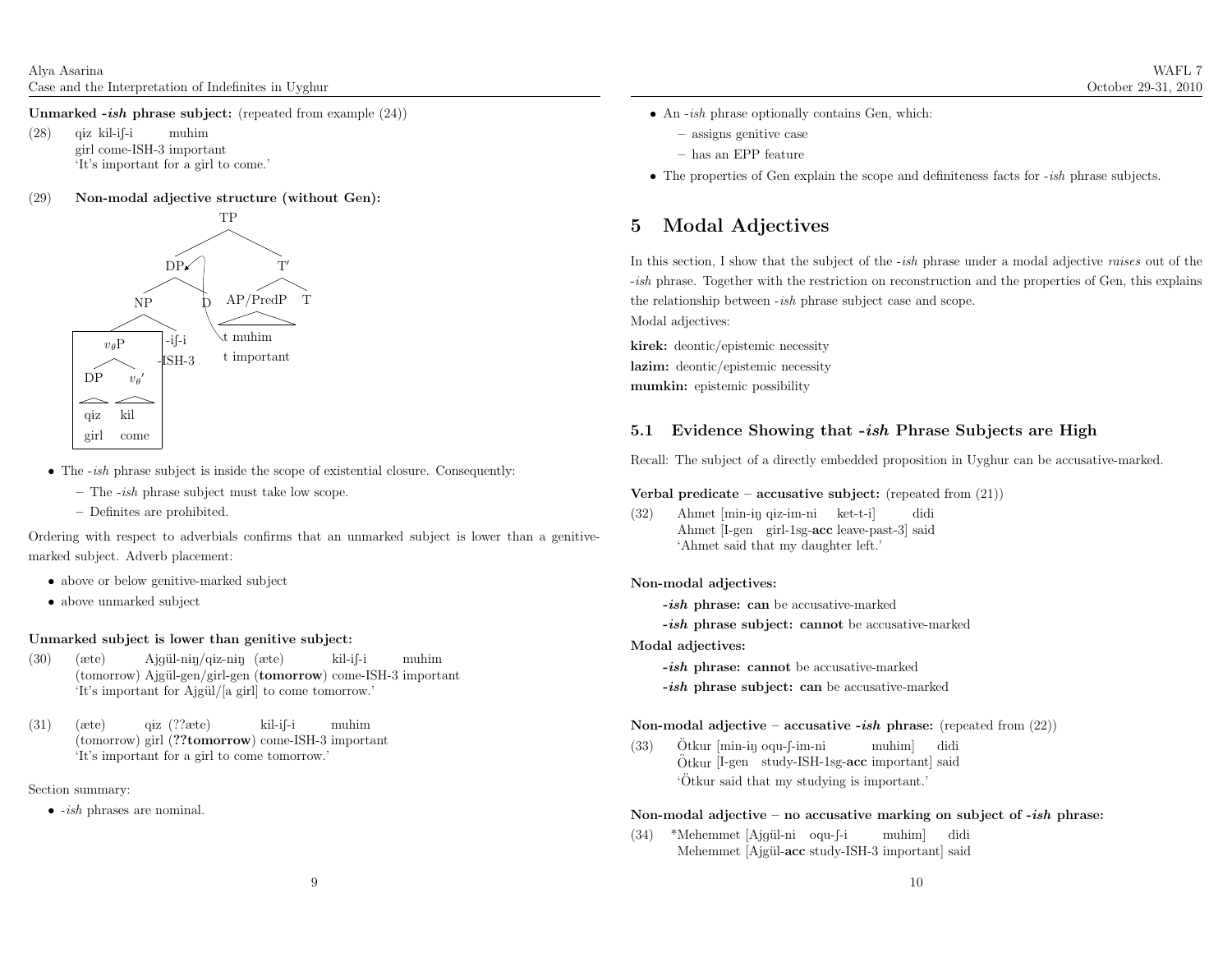(35) $Ötkur$  [mini oqu- $[-i/in]$  kirek] Otkur [mini oqu-ʃ-[i/ɨŋ] kirek] didi<br>Ötkur [I-**acc** study-[3/2sg] necessary] said 'Otkur said that my studying is necessary.' ¨

### Modal adjective – no accusative marking on -*ish* phrase:

(36) \*Mehemmet [Ajgül-[Ø/nɨŋ/ni] Mehemmet [Ajgül-[nom/gen/acc] study-ISH-3-acc necessary] said oqu-f-i-ni kirek]didi

Shklovsky and Sudo (2009) propose:

- unmarked embedded subjects are low
- accusative-marked embedded subjects are high

**Non-modal adjectives:** *-ish* phrase raises and gets accusative

Modal adjectives: *-ish* phrase subject raises and gets accusative

This suggests that with modal adjectives, the subject of the -ish <sup>p</sup>hrase is high:

- outside of  $-ish$  phrase
- in main clause subject position

Further evidence showing that the subject of an *-ish* phrase under a modal adjective is high is given in Appendix C.

#### 5.2 Proposal

#### Proposal for non-modal vs. modal adjectives:

- (37) a. When the embedding predicate is a non-modal adjective, the *-ish* phrase raises to spec, TP to satisfy EPP.
	- b. When the embedding predicate is a modal adjective, the **subject** of the *-ish* phrase raises to spec, TP to satisfy EPP.

### Motivation of difference between modal and non-modal adjectives (following Trinh(2009)):

- $(38)$  a. The *-ish* phrase that combines with non-modal adjectives is a DP.
	- b. The  $-ish$  phrase that combines with modal adjectives is an  $NP/GenP$ .
	- c. <sup>T</sup> in Uyghur has an EPP property that must be satisfied by <sup>a</sup> DP.

Compare the modal and non-modal adjective structures.

#### Adjectival embedding:

(39)) q<del>i</del>z-(niŋ) kil-i∫-i girl-(gen) come-ISH-3 important/necessary 'It's important/necessary for <sup>a</sup> <sup>g</sup>irl to come.' muhim/kirek

(40)Non-modal adjective  $(abbr.) - *ish* phrase satisfies EPP of T:$ 



<sup>t</sup> important

(41)Modal adjective  $(abbr.)$  – subject of -ish phrase satisfies EPP of T:



Note that modal adjectives are not control predicates.

#### Arguments in favor of <sup>a</sup> raising analysis:

Modal adjectives: Negation on the embedded <sup>p</sup>hrase licenses <sup>a</sup> Negative Concord Item(NCI) subject.

Control predicates: Negation on the embedded <sup>p</sup>hrase does not license an NCI subject.

#### Arguments against <sup>a</sup> control analysis:

Modal adjectives: Possessor agreement on the *-ish* phrase is obligatory with first and second person subjects.

Control predicates: Possessor agreement on the *-ish* phrase is **prohibited**.

The relevant data is <sup>g</sup>iven in Appendix D.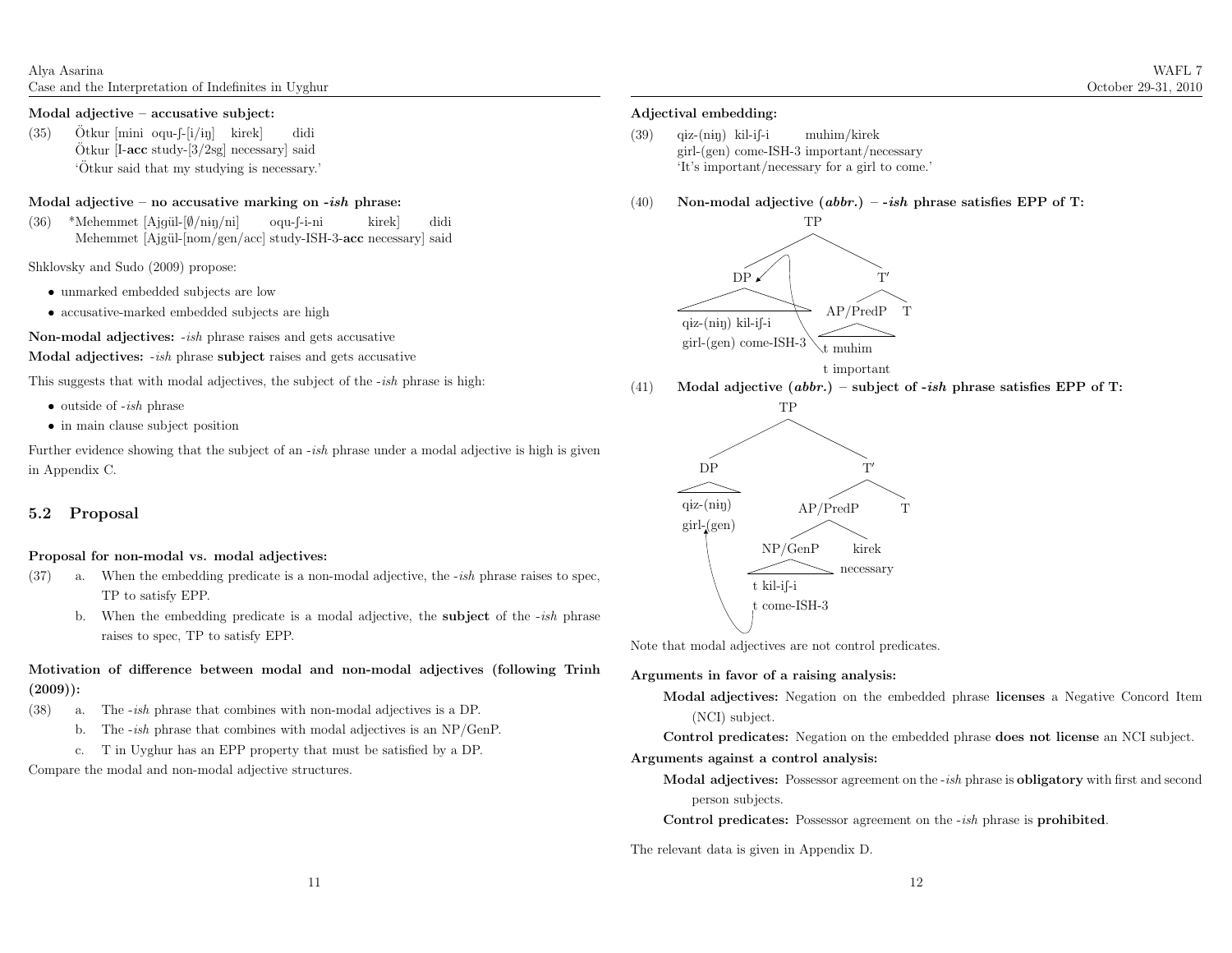#### 5.3 Subject Case and Interpretation

The subject of the *-ish* phrase with modal adjectives has the following properties.

#### Genitive-marked subject:

- definite or indefinite
- scopes above adjective

#### Unmarked subject:

- definite or indefinite
- scopes above or below adjective

#### Key points:

- Both genitive-marked and unmarked subjects raise to spec, TP.
- Unmarked subjects can reconstruct, but genitive-marked ones cannot.

#### Restriction on reconstruction in Uyghur: (repeated from (1))

(42) Reconstruction of overtly case-marked indefinites is prohibited.

### Genitive -*ish* phrase subject – high only:

(43)) q<del>i</del>z-n<del>i</del>ŋ kil-i∫-i girl-gen come-ISH-3 necessary 'A <sup>g</sup>irl has to come.' kirek[∃ <sup>&</sup>gt; necessary] \*[necessary <sup>&</sup>gt; <sup>∃</sup>]

### Unmarked *-ish* phrase subject – high or low:

(44)) q<del>i</del>z kil-i∫-i girl come-ISH-3 necessary 'A <sup>g</sup>irl has to come.' kirek[∃ <sup>&</sup>gt; necessary]  $[necessary > ]$ 

#### Modal (necessity) adjectives – unmarked definites possible: $2$

(45)) men-(iŋ) kitap oqu-f-im I-(gen) book read-ISH-1sg necessary 'I have to read <sup>a</sup> book.' kirek/lazim

#### Non-modal adjectives – unmarked definites prohibited:

(46)) min-\*(iŋ) kitap oqu-∫-im I-\*(gen) book read-ISH-1sg important/useful 'My reading <sup>a</sup> book is important/useful.' muhim/eXmijetlik

### Genitive *-ish* phrase subject: (repeated from  $(43)$ )

- (47)) q<del>i</del>z-n<del>i</del>ŋ kil-i∫-i girl-gen come-ISH-3 necessary 'A <sup>g</sup>irl has to come.' kirek
- (48)Modal adjective – genitive-marked subject structure:



- The *-ish* phrase subject raises to spec, TP, which is above the scope of the adjective.
- By the restriction on reconstruction, the *-ish* phrase subject **cannot** reconstruct, so low scope is not possible.
- The *-ish* phrase subject is outside  $v_{\theta}P$ , and thus can be definite.

<sup>&</sup>lt;sup>2</sup>Genitive-marked subjects are prohibited with  $munkin$  ('possible'); I have no account of this.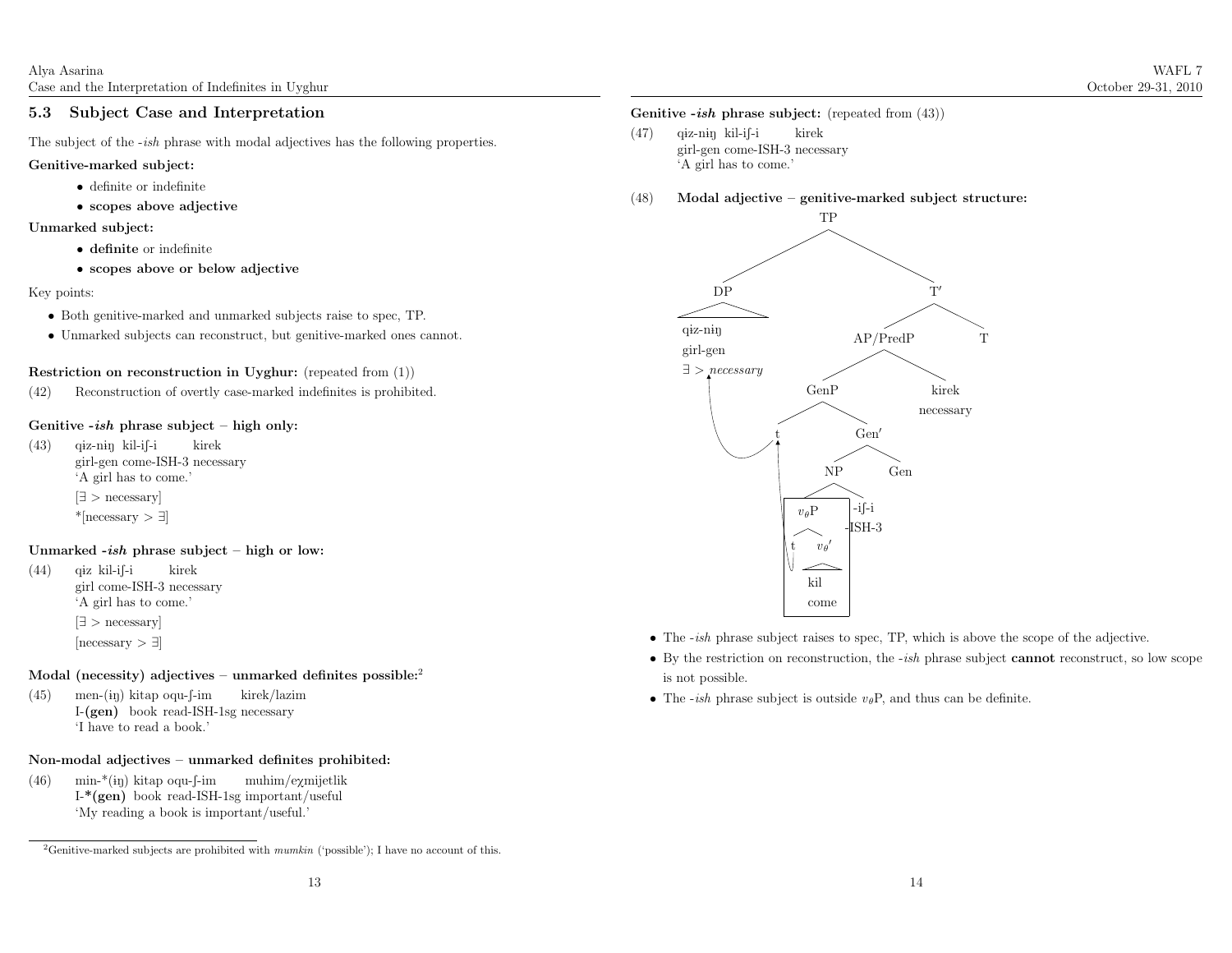Unmarked *-ish* phrase subject: (repeated from  $(44)$ )

(49)) q<del>i</del>z kil-i∫-i girl come-ISH-3 necessary 'A <sup>g</sup>irl has to come.' kirek

#### (50)Modal adjective – unmarked subject structure:



- The *-ish* phrase subject raises to spec, TP, which is above the scope of the adjective.
- By the restriction on reconstruction, the *-ish* phrase subject **can** reconstruct, so low scope is not possible.
- The *-ish* phrase subject is outside  $v_{\theta}P$ , and thus can be definite.

### <sup>6</sup> Summary

The following proposals account for the relationship between case-marking and scope and definitenessin Uyghur:

**Case assignment and EPP:**  $v_{\text{CASE}}$  and Gen, which are generated optionally, assign overt case and bear an EPP feature. This accounts for the null/accusative alternation for direct objects, and the null/genitive alternation in nominalized clauses. It explains why case-marked noun <sup>p</sup>hrasesare higher than unmarked ones (unless further movement takes <sup>p</sup>lace).

 $-ish$  phrases:  $-ish$  phrases are nominal. With non-modal adjectives, the  $-ish$  phrase moves to spec, TP to satisfy EPP on T, whereas with modal adjectives, the subject of the -ish <sup>p</sup>hrase raises to spec, TP.

Restriction on reconstruction: Reconstruction of overtly case-marked indefinites is prohibited.

### References

- Asarina, Alya, and Jeremy Hartman. 2010. Genitive subject licensing in Uyghur subordinate clauses. Presented at WAFL 7.
- Cagri, Ilhan. 2005. Minimality and Turkish relative clauses. Doctoral Dissertation, University of Maryland.
- Diesing, Molly. 1992. Indefinites. MIT press.
- Hartman, Jeremy. 2009. On the additive suffix -mu in Uyghur. 24.942 squib, Spring 2009.
- Kelepir, Meltem. 2001. Topics in Turkish syntax: Clausal structure and scope. Doctoral Dissertation, MIT.
- Oztürk, Balkiz. 2005. Case, referentiality, and phrase structure. John Benjamins Publishing Company.
- Schlenker, Philippe. 1999. Propositional attitudes and indexicality (a cross-categorial approach). Doctoral Dissertation, MIT.
- Shklovsky, Kirill, and Yasutada Sudo. 2009. Shifted indexicals in Uyghur. In *The 40th annual meeting* of the North East Linguistic Society (NELS40).
- Shklovsky, Kirill, and Yasutada Sudo. 2010. No case licensing: Evidence from Uyghur. Handoutfrom Penn Linguistics Colloquium 34.
- Trinh, Tue. 2009. Some notes on Uighur modal sentences. 24.942 squib, Spring 2009.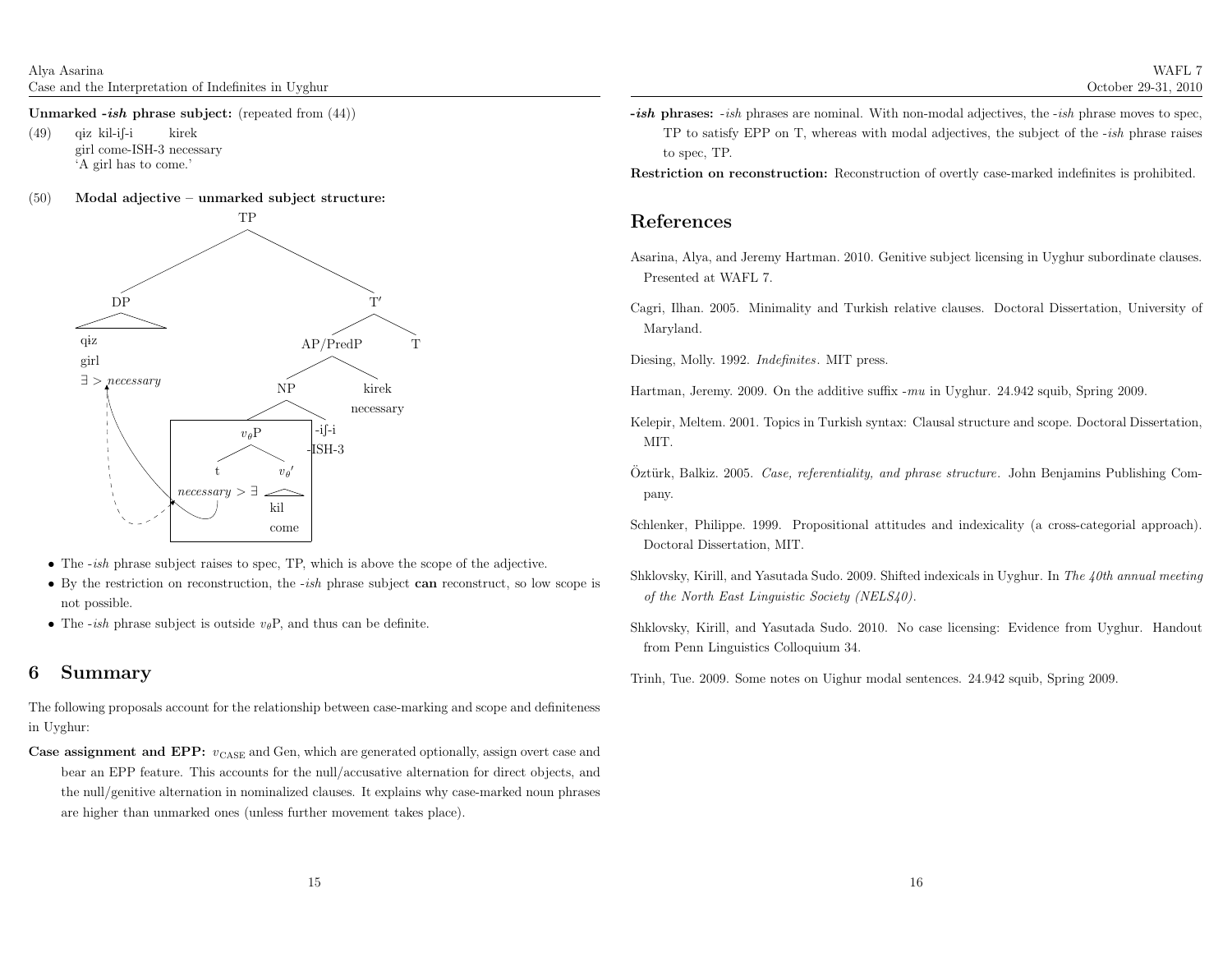### <sup>A</sup> Bare Nominals vs. Quantified Nominals

Preliminary evidence suggests that quantified nominals have <sup>a</sup> broader range of scope options thanthe bare nominals discussed in above:

### Modal adjective, genitive -*ish* phrase subject – high or low scope:

(51)) — ikki q<del>i</del>z-n<del>i</del>ŋ kül-i∫-i two girl-gen smile-ISH-3 necessary 'Two <sup>g</sup>irls have to smile.' kirek[two <sup>&</sup>gt; necessary] [necessary <sup>&</sup>gt; two]

This indicates that the restriction on reconstruction may only apply to bare indefinites, but furtherinvestigation is needed.

### <sup>B</sup> Comments on Case

Questions about Uyghur case (set aside so far):

- Do unmarked noun <sup>p</sup>hrases have case?
- If so, what kind of case, and where does it come from?
- If not, how are they licensed?
- Why is their case distinguished from overt case for the purposes of reconstruction?
- Should null nominative case be distinguished from other null cases?

There is <sup>a</sup> range of possible views:

Very problematic: All noun <sup>p</sup>hrases require case.

Problematic for restriction on reconstruction: Some noun <sup>p</sup>hrases are bare NPs, and bare NPsdo not require case. (Cagri (2005), Öztürk (2005))

Best fits the data: Noun <sup>p</sup>hrases do not require case. (Shklovsky and Sudo (2010))

### Restriction on reconstruction in Uyghur: (repeated from (1))

(52) Reconstruction of overtly case-marked indefinites is prohibited.

## B.1 All Noun Phrases Require Case

#### Proposal:

- accusative and genitive have null allomorphs
- null accusative and genitive are assigned in situ

Problems:

• large variety of null cases (nominative, accusative, genitive)

• that the null variants of accusative and genitive are both assigned in situ is arbitraryFacts that seem systematic come out as arbitrary on this proposal.

### B.2 NPs Do Not Require Case (Cagri (2005) for Turkish)

This proposa<sup>l</sup> was originally made for Turkish; we will consider how well it could be applied toUyghur.

Proposal:

- some noun <sup>p</sup>hrases are DPs, and some are NPs
- DPs require case
- NPs do not receive case
- nominative (which is morphologically null) is <sup>a</sup> real case
- NPs cannot be definite; they take low scope
- only DPs can satisfy EPP (on T)

### Possible reformulation of restriction on reconstruction in Uyghur:

(53) DPs cannot reconstruct.

**Problem:** Incorrect prediction for unmarked *-ish* phrase subjects under modal adjectives.

- subject satisfies EPP on  $T \rightarrow \text{must be a DP}$
- subject a DP  $\rightarrow$  cannot reconstruct under existential closure (false!)
- (54)Modal adjective – unmarked subject structure:

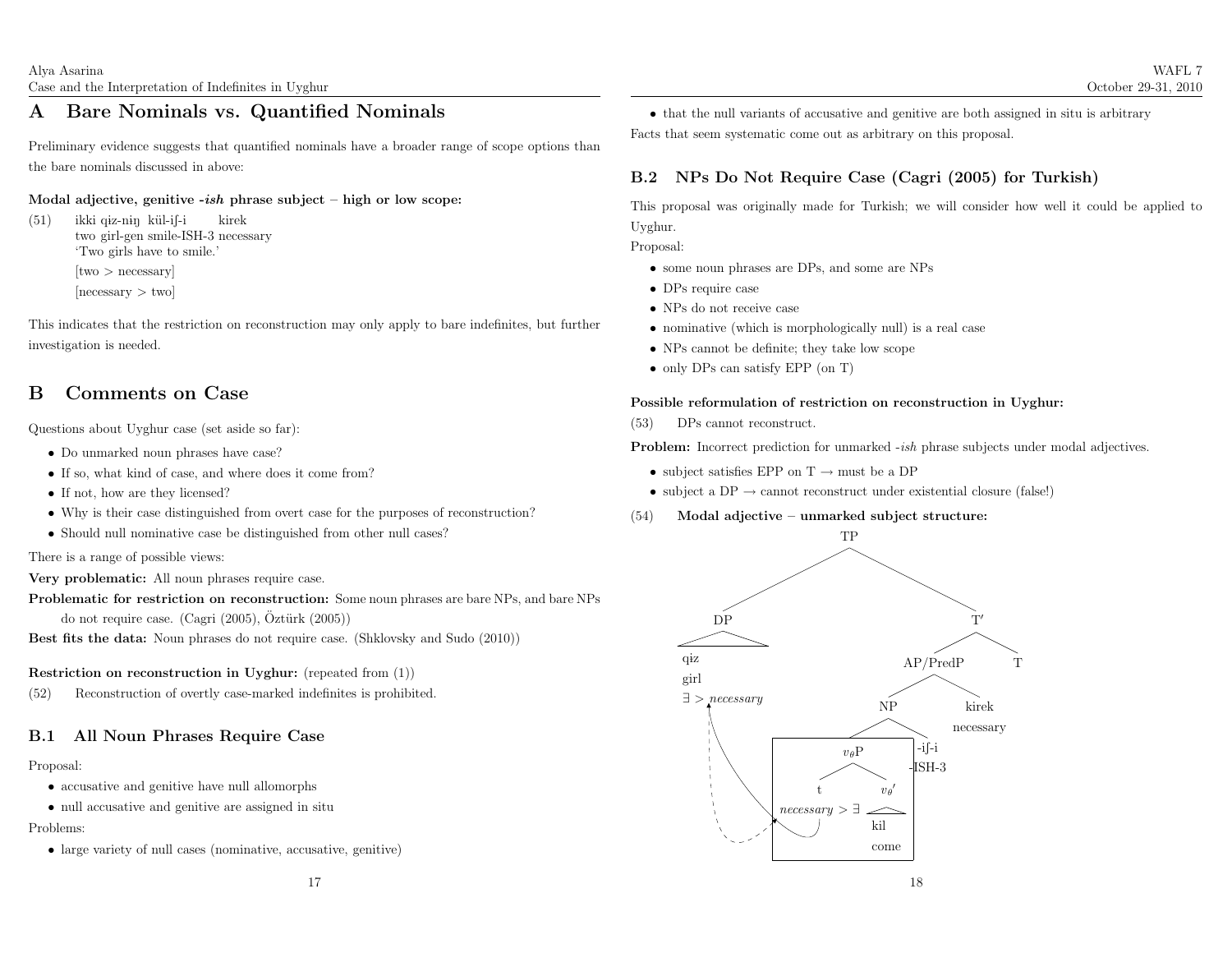There is no natural way to formulate the restriction on reconstruction in <sup>a</sup> way that fits the data.

### B.3 No Case Required (Shklovsky and Sudo (2010))

Proposal:

- noun <sup>p</sup>hrases do not require case
- all unmarked noun <sup>p</sup>hrases are caseless
- some noun <sup>p</sup>hrases bear an abstract feature that is targeted by an accusative-assigning headwith EPP
- $\bullet\,$  alternative formulation:  $v_{\mathrm{CASE}}$  and Gen can target any DP, but are present optionally

#### Possible reformulation of restriction on reconstruction in Uyghur:

(55) Case-bearing noun <sup>p</sup>hrases cannot reconstruct.

This proposa<sup>l</sup> fits well with the data discussed.

# C Evidence for High Surface Position of -*ish* Phrase Subject under Modal Adjectives

Data showing that the subject of the *-ish* phrase is outside the *-ish* phrase at some level in modal adjective constructions:

- direct embedding (seen above)
- placement of *bolsa* (in this section)
- placement of  $mu$  (in this section)

# C.1 Bolsa

 $Bolsa$  (morphologically  $bol$  ('be') + -sa (conditional suffix)) is a topic marker. With modal adjectives, it can appear directly after the subject to the *-ish* phrase, but not after the entire *-ish* phrase.<sup>3</sup>

### Modal adjectives – *bolsa* after -*ish* phrase subject:

- (56)) men-(iŋ) bolsa oqu-f-im I-(gen) top read-ISH-1sg necessary 'My reading is necessary.' kirek/lazim
- (57)) men bolsa oqu-f-im I top read-ISH-1sg possible 'My reading is possible.' mumkin.

### Modal adjectives – no *bolsa* after -*ish* phrase:

 $(58)$  \*men-(iy) oqu-f-im I-(gen) read-ISH-1sg top necessary/necessary/possiblebolsakirek/lazim/mumkin.

Thus the *-ish* phrase is **not a constituent** for the purposes of *bolsa* placement with modal adjectives. Non-modal adjectives display the opposite pattern.

### Non-modal adjectives – *bolsa* after -*ish* phrase:

(59)) min-<del>i</del>ŋ oqu-∫-im I-gen read-ISH-1sg **top** important/useful/expensive 'My reading is important/useful/expensive.' bol-sa muhim/e $\chi$ mijetlik/qimmet

### Non-modal adjectives – no *bolsa* after -*ish* phrase subject:

(60) \*min-iŋ bol-sa oqu-∫-im I-gen top read-ISH-1sg important/useful/expensivemuhim/eXmijetlik/qimmet

Example  $(59)$  shows that an *-ish* phrase can be a topic.

#### C.2 $\bm{Mu}$

-Mu ('also', 'even') can affix to <sup>a</sup> focused element (examples (61) through (63) are from Hartman(2009)):

(61)Otkur eqilliq, we John-mu eqilliq. Otkur eqilliq, we John-mu eqilliq.<br>Ötkur smart and John-MU smart<br>... 'Otkur is smart, and John is also smart.' ¨

It can also affix to <sup>a</sup> <sup>p</sup>hrase containing the focused element:

(62)) min-<del>i</del>ŋ q<del>i</del>z-im min-iŋ qiz-im eqilliq. Otkur-niŋ qiz-i-mu eqilliq.<br>I-gen daughter-1sg smart. Ötkur-gen daughter-3-MU smart. 'My daughter is smart. Otkur's daughter is also smart.' ¨ eqilliq. Ötkur-n<del>i</del>ŋ

-Mu cannot appear on an element that does not contain (or is not contained in) the target of focus:

(63)Ötkur kitap-ni ogu-d-i.  $\ddot{\text{O}}$ tkur kitap-ni oqu-d-i, we  $\ddot{\text{O}}$ tkur-(\*mu)  $\chi$ et-ni oqu-d-i.<br> $\ddot{\text{O}}$ tkur book-acc read-past-3, and  $\ddot{\text{O}}$ tkur-(\*MU) letter-acc write-past-3  $\ddot{\text{O}}$ tkur read a book, and  $\ddot{\text{O}}$ tkur wrote a letter.'

-Mu can appear on an entire DP when the possessor is focused, as in example (62). Similarly, with non-modal adjectives -*mu* can appear on the -*ish* phrase when subject of the -*ish* phrase is focused.

### Non-modal adjectives – focused subject, - $mu$  on - $ish$  phrase:

<sup>&</sup>lt;sup>3</sup>The data in this subsection for *kirek* ('necessary') and  $qimmet$  ('expensive') is also found in Trinh (2009).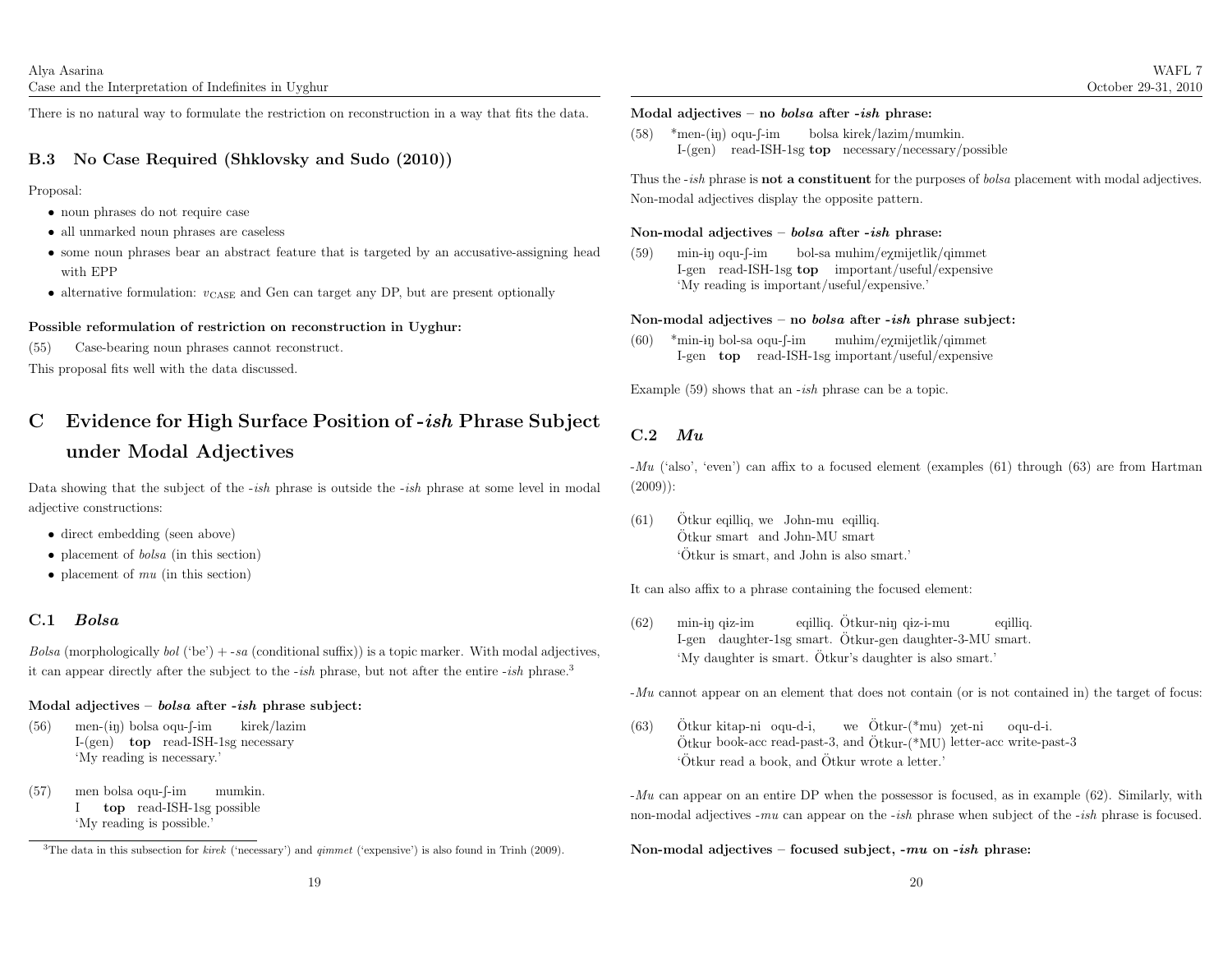Alya AsarinaCase and the Interpretation of Indefinites in Uyghur

(64) $Ötkur-nun ket-i-*i*$ Otkur-nuŋ ket-if-i muhim/exmijetlik/jaxfi. Ajgül-nɨŋ-(mu) ket-if-i-(mu)<br>Ötkur-gen leave-ISH-3 important/useful/good. Ajgül-gen-(MU) leave-ISH-3-<mark>(MU</mark>)  $muhim/eymijetlik/iayfi.$ important/useful/good'Ötkur's leaving is important/useful/good. Ajgül's leaving is also important/useful/good.'

If the subject of the -ish <sup>p</sup>hrase is obligatorily outside of the -ish <sup>p</sup>hrase in modal constructions, we expect  $-mu$  not to appear on the entire  $-ish$  phrase when the subject is focused. That is precisely what we find.

### Modal adjectives – focused subject,  $*$ - $mu$  on - $ish$  phrase:

- (65)Otkur-nun ket-i $\lceil -i \rceil$  Otkur-gen ¨ ket-iS-i leave-ISH-3 kirek/lazim. necessary. <sup>A</sup>jg¨ul-n1N-(mu) Ajg¨ul-gen-(MU) ket-iS-i-(\*mu) leave-ISH-3-(\*MU) kirek/lazim necessary 'Ötkur's leaving is necessary. Ajgül's leaving is also necessary.'
- (66) $Ötkur$  ket-if-i Ötkur leave-ISH-3- nec./nec./poss... kirek/lazim/mumkin. Ajgül-(mu) ket-if-i-(\*mu)<br>nec./nec./poss.. Ajgül-(MU) leave-ISH-3-(\*MU) kirek/lazim/mumkin. necessary/nec./possible'Ötkur's leaving is necessary/possible. Ajgül's leaving is also necessary/possible.'

Note also that when the object of an *-ish* phrase under a modal adjective is focused, *-mu* can appear on the *-ish* phrase.

### Modal adjective – focused object, -*mu* on -*ish* phrase:

(67) $Ötkur-nun kitap\ oqu-f-i$ Otkur-nuŋ kitap oqu-f-i kirek. we u-niŋ  $\chi$ et-(mu) oqu-f-i-(mu)<br>Ötkur-gen book read-ISH-3 necessary. and he-gen letter-(MU) read-ISH-3-(MU) kirek.

necessary.

'Otkur has to read <sup>a</sup> book. And he also has to read <sup>a</sup> letter.' ¨

(68)Ötkur kitap oqu-∫-i Otkur kitap oqu-f-i kirek. we u  $\chi$ et-(mu) oqu-f-i-(mu) kirek.<br>Ötkur book read-ISH-3 necessary. and he letter-(MU) read-ISH-3-(MU) necessary. 'Otkur has to read <sup>a</sup> book. And he also has to read <sup>a</sup> letter.' ¨

# D Evidence for Low Underlying Position of *-ish* Phrase Subject with Modal Adjectives

In this section, I show that modal adjectives are *raising* predicates.

Raising is possible: evidence from Negative Concord Item (NCI) licensingControl is not possible: evidence from agreement

As shown in (69) and (70), the NCI hitfkim ('nobody') requires negation in order to be licensed.

- (69)) hit∫kim oqu-mi-d-i n-body read-neg-past-3'Nobody read.'
- (70) \*hit∫kim oqu-d-i n-body read-past-3

As (71) shows, an NCI subject of an *-ish* clause with *kirek* ('necessary') can be licensed by negation in the embedded predicate, regardless of case on the NCI:

### Modal adjective – NCI licensed by negation on -*ish* phrase:

(71)) hit∫kim-(nɨŋ) ket-mas-liq-i kirek n-body-(gen) leave-neg-LIQ-3 necessary'It's necessary that nobody leave.'

Note that negating an  $-ish$  phrase results in a  $-liq$  phrase:<sup>4</sup>

(72) $Ötkur-nun oqu-mas-liq-i muhim/kirek$ Otkur-nuŋ oqu-mas-liq-i muhim/kirek<br>Ötkur-gen read-neg-LIQ-3 important/necessary 'It's important/necessary for Otkur not to read.' ¨

NCI licensing with modal adjectives is in contrast to control predicates, for which only main clausenegation licenses  $h$ it $f$ kim.

<sup>&</sup>lt;sup>4</sup>Asarina and Hartman (2010) argue that  $-iiq$  is a complementizer that can be embedded by a null noun.